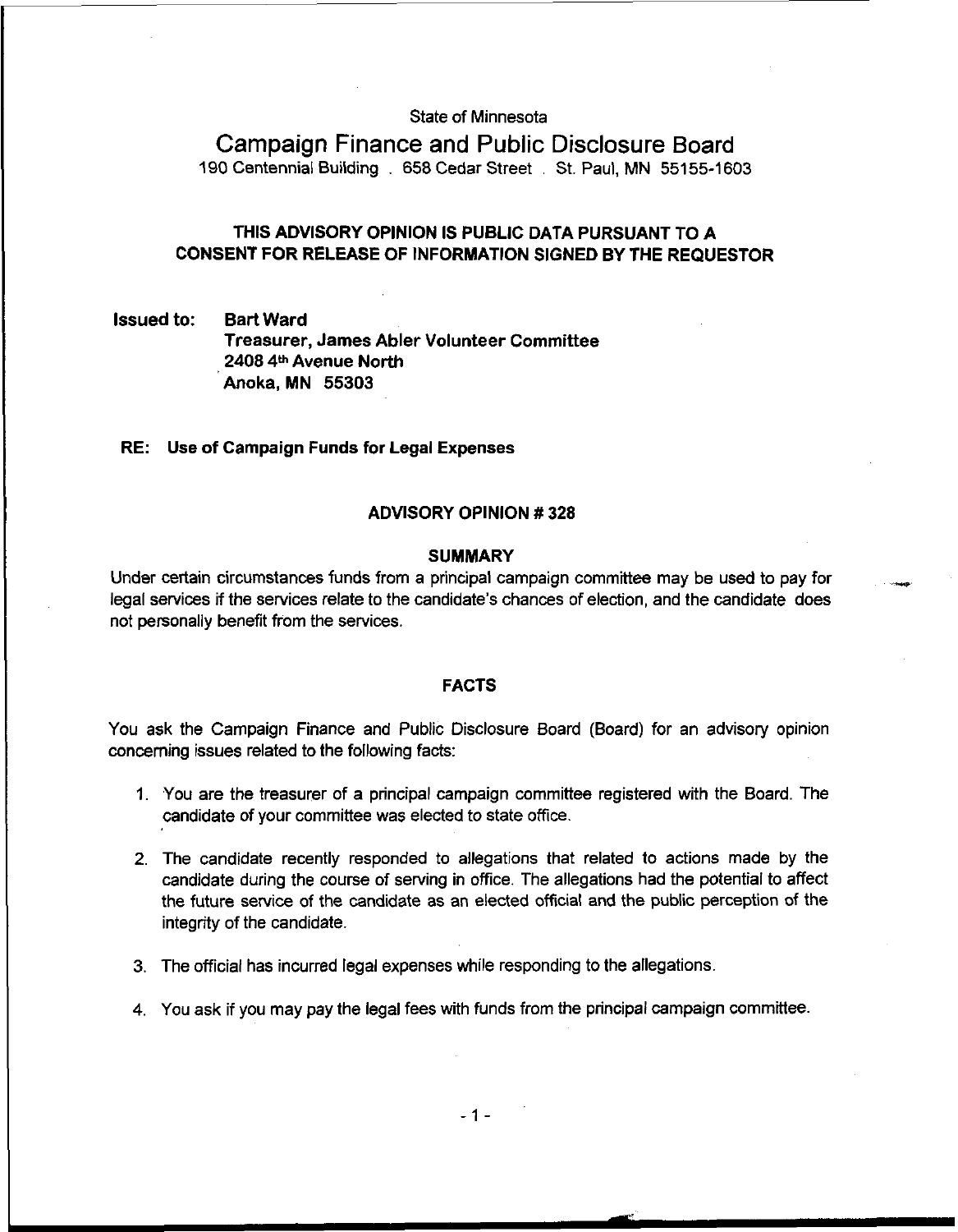## ISSUE ONE

May the described legal expenses be paid for with funds from the principal campaign committee of the elected official?

#### OPINION

Minn. Stat. 10A.01, subd. 26, provides a list of valid noncampaign disbursements that can **be**  made with funds from a principal campaign committee. In particular the statute provides that campaign funds may **be** used for "payment for accounting and legal services" In the Board's view there are limitations to this provision, for instance the funds of a principal campaign committee could not be used for legal services of a candidate if the services were for the personal benefit of the candidate. Additionally, in reviewing legal services claimed as a noncampaign expenditure, the Board looks for a relationship between the services provided and either the operational needs of the principal campaign committee, or the election of the candidate.

The legal costs described in this request did not benefit the candidate as an individual. The allegations made relate directly to actions taken by the candidate while sewing as an elected official. If the candidate had not run for, and been elected to office, there would have been no ... was to defend the candidate's role as an elected official.

The types of allegations found in this request do not occur in a vacuum. The media and public follow the issue, and are aware of the outcome. It seems clear that legal services used to defend a candidate's actions while serving in office affect not only the ability of the candidate to function as an elected official, but also directly relates to the viability of the candidates reelection aspirations. It is the Board's opinion that the legal costs described in this request do relate to the election of the candidate, and therefore the costs may be paid for with principal campaign funds. The costs should be identified as a noncarnpaign disbursement when reported to the Board.

Issued: **6-3** -dl

Wil Fluegel, Chair campaign Finance and Public Disclosure Board

 $-2-$